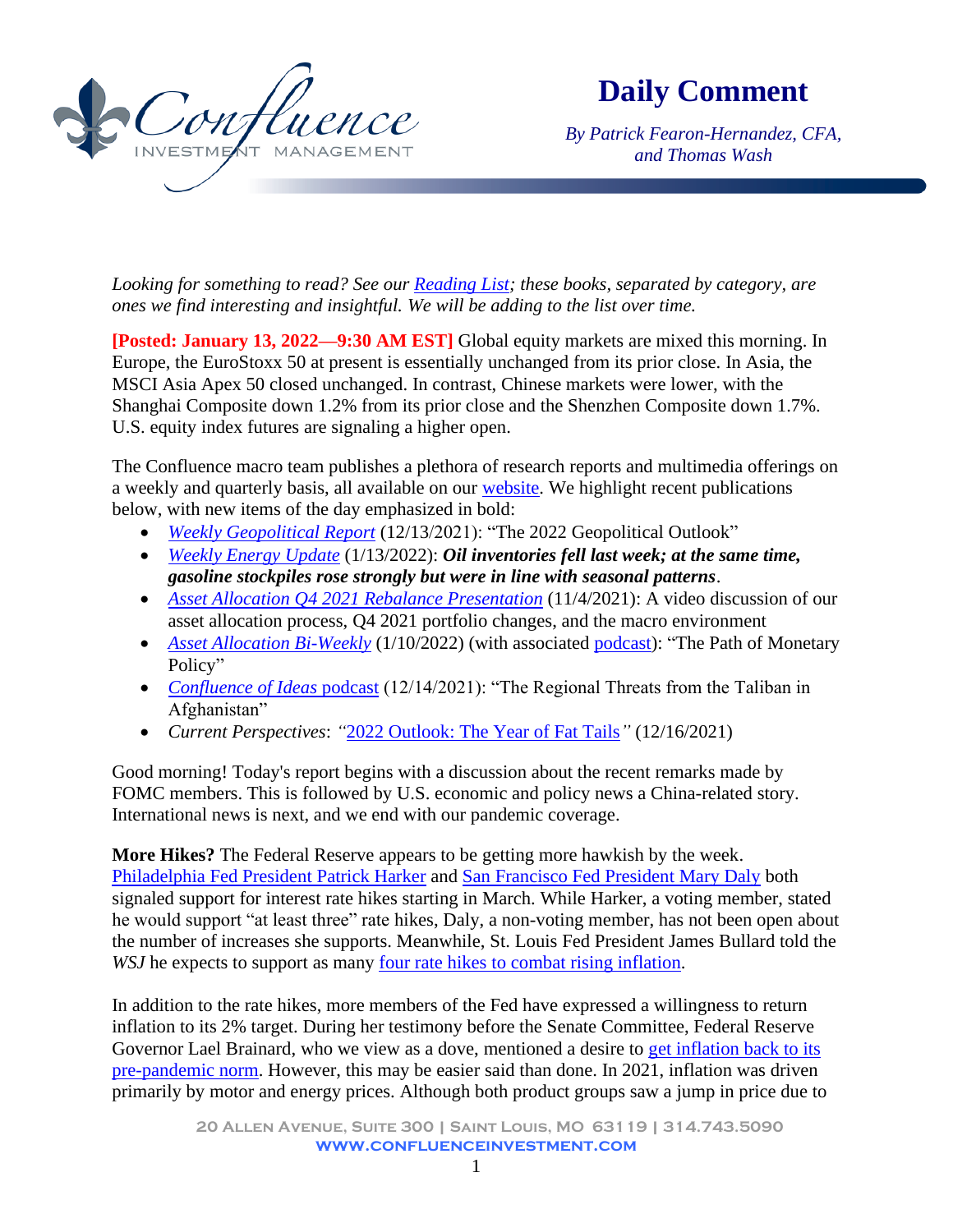stronger demand, they were constrained by a reduction in output. Retail inventories for motor vehicles are still well below their pre-pandemic levels, while the lack of investment in fossil fuels has reduced production capacity for commodities worldwide. Moreover, supply chain disruptions due to continued outbreaks of COVID-19 continue to be an issue. So, it may take a while for inflation to return to 2% even with Fed action. The hawkish comments from the Fed have made us less optimistic that it will back away from raising rates more than once this year.

# **Economics and policy:**

- The U.S. budget deficit [narrowed to its lowest level in two years](https://www.wsj.com/articles/federal-budget-deficit-narrowed-in-december-11642014084) in December. The deficit shrank to \$21.3 billion as the rise in income and corporate profits boosted tax receipts.
- Congress expects [to move forward w](https://www.bloomberg.com/news/articles/2022-01-12/house-leaders-assembling-compromise-on-china-competition-bill?sref=uIvt3NFS)ith a bill designed to help the country's competitiveness with China. The legislation would authorize funding to bolster research and development as well as aid to the domestic semiconductor industry. Although the bill has bipartisan support, it has a narrow pathway to success. There is resistance on both sides of the aisle due [to concerns that the bill may be too harsh on China.](https://quincyinst.org/2021/05/17/65-orgs-cold-war-with-china-is-a-dangerous-and-self-defeating-strategy/)
- Senator Joe Manchin (D- WV) has expressed an openness to supporting the Build Back Better Act. Manchin, whose vote is critical to getting the bill passed, stated he would like [the tax credit given to nuclear plants](https://news.bloombergtax.com/daily-tax-report/manchin-offers-path-for-biden-green-goals-im-big-on-nuclear) under the bill to expand from six years to 10 years. Extending the credit would mean the bill would have to cut costs elsewhere in order for it to meet its \$2 trillion price tag.

# **China:**

• Chinese banks have become more selective about financing real estate projects from local [governments.](https://news.yahoo.com/china-banks-curb-property-loans-061300628.html) The reluctance appears to be related to banks wanting to limit their risk exposure to the real estate sector amidst a decline in property values.

# **International news:**

- The head of the International Energy Agency, Fatih Birol, implied that the gas crisis in [Europe was deliberately caused by Russia.](https://www.ft.com/content/668a846e-d589-4810-a390-6d7ff281054a) Birol stated Russia was holding back a third of the gas that it could send to Europe and depleted its storage facilities to give the impression of tightened supply. Additionally, Birol theorized that the gas shortage was related to Russia's ongoing tension with Ukraine. In December, Russia sent troops along the Ukraine border in what is perceived as an act of intimidation.
	- o Moscow and Washington are set for additional talks. So far, discussions appear to be at a standstill after [Moscow and NATO allies refused to accept each](https://www.politico.eu/article/nato-russia-in-a-standoff-after-talks-in-brussels/) other's [demands](https://www.politico.eu/article/nato-russia-in-a-standoff-after-talks-in-brussels/). Moscow wants guarantees that Eastern European countries will not join NATO, while Washington would like a withdrawal of troops from along the Ukraine border.
	- o In the Senate, [Republicans are looking to impose more sanctions on Russia](https://www.politico.com/news/2022/01/13/gop-russia-senate-sanctions-vote-527004) over the Gazprom Nord Stream 2 gas pipeline. A vote in favor of the bill could hinder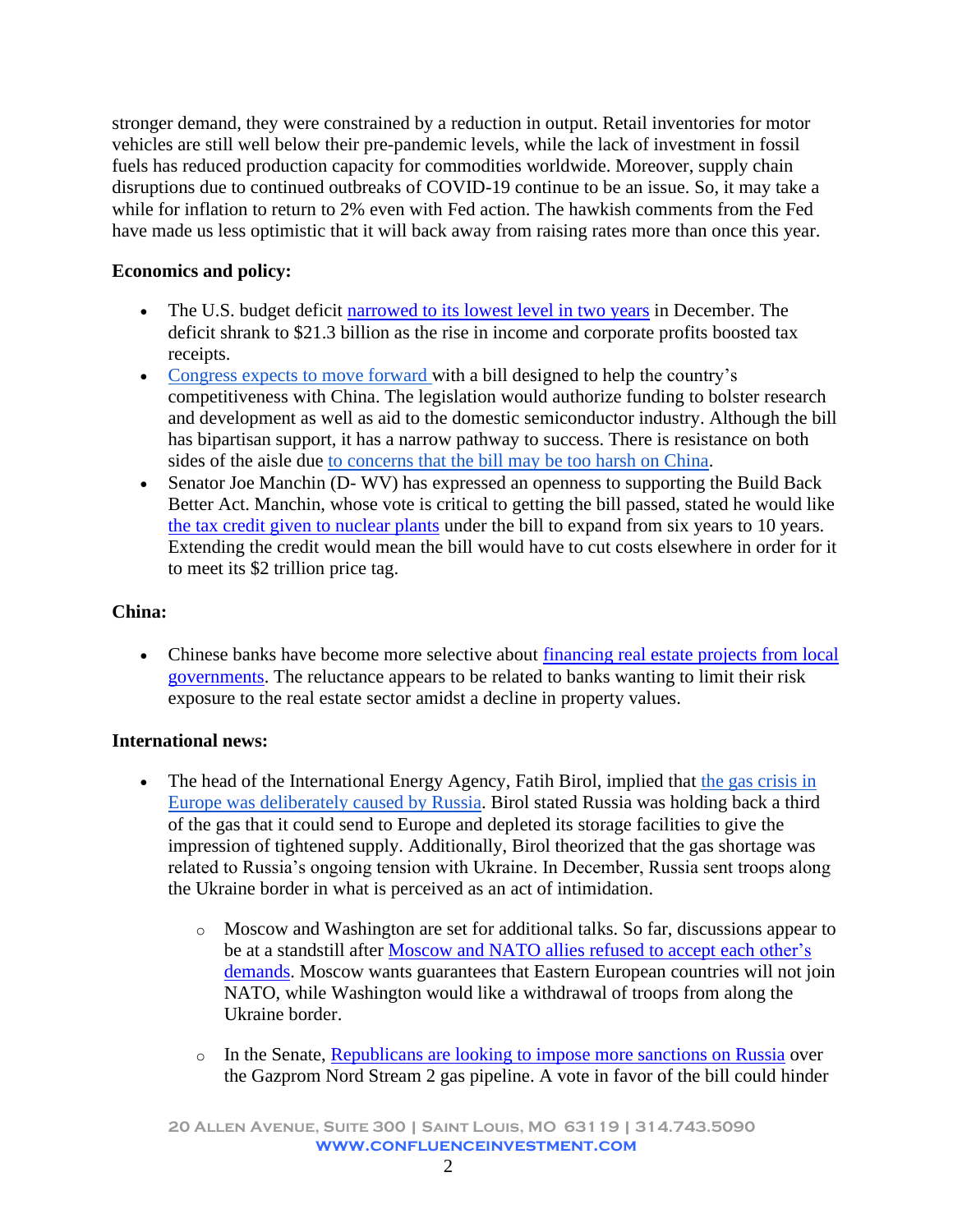efforts of the Biden administration to come to an agreement with Moscow over the Ukraine border issue.

- [U.K. Prime Minister Boris Johnson has apologized](https://www.nytimes.com/2022/01/12/world/europe/boris-johnson-uk-parties.html) for attending a party during the first pandemic lockdown. The Prime Minister has come under pressure to resign following the release of the story.
- Taiwan Semiconductor Manufacturing Company (TSMC, \$132.23) plans to spend at [least \\$40 billion](https://www.reuters.com/technology/tsmc-q4-profit-rises-164-record-beats-market-forecasts-2022-01-13/) to upgrade and expand its production capacity beyond its borders. The firm is looking to establish new fabs in Japan and the U.S.
- Borrowers in Europe have rushed to debt markets in anticipation of higher rates in the future. There was [\\$107 billion in bonds](https://news.yahoo.com/europes-bond-sales-just-set-114632464.html) sales in the lead up to Christmas, a new record.

**[COVID-19:](https://www.nytimes.com/live/2021/04/14/world/covid-vaccine-coronavirus-cases?action=click&block=storyline_live_updates_block_recirc&campaign_id=51&emc=edit_mbe_20210415&instance_id=29251&name=styln-coronavirus&nl=morning-briefing%3A-europe-edition&pgtype=LegacyCollection®i_id=5677267®ion=hub&segment_id=55601&te=1&user_id=cf9e3e54fec2ede829d24b038d8ab9e3)** The [number of reported cases](https://coronavirus.jhu.edu/map.html) is 317,289,446, with 5,515,204 fatalities. In the U.S., there are 63,203,866 confirmed cases with 844,562 deaths. For illustration purposes, the *FT* has created an [interactive chart](https://ig.ft.com/coronavirus-chart/?areas=usa&areas=swe&areasRegional=usny&areasRegional=usca&areasRegional=usfl&areasRegional=ustx&cumulative=0&logScale=1&perMillion=1&values=deaths) that allows one to compare cases across nations using similar scaling metrics. The *FT* has also issued an [economic tracker](https://www.ft.com/content/272354f2-f970-4ae4-a8ae-848c4baf8f4a?emailId=5f2239a816a1ab0004486f8e&segmentId=22011ee7-896a-8c4c-22a0-7603348b7f22) that looks across countries with high-frequency data on various factors. The [CDC reports](https://covid.cdc.gov/covid-data-tracker/#vaccinations) that 644,652,095 doses of the vaccine have been distributed, with 522,482,674 doses injected. The number receiving at least one dose is 247,695,845, the number of second doses is 208,182,657, and the number of the third dose, the highest level of immunity, is 77,101,175. The *FT* has a page on [global vaccine distribution.](https://ig.ft.com/coronavirus-vaccine-tracker/?areas=gbr&areas=isr&areas=usa&areas=eue&cumulative=1&populationAdjusted=1)

- An Omicron outbreak has been detected in [another major port city in China.](https://www.bloomberg.com/news/articles/2022-01-13/omicron-spreads-to-second-chinese-port-city-companies-affected) On Thursday, Chinese officials reported there were cases in Dalian. So far, the city is undergoing mass testing but could go into lockdown if it is discovered the virus is spreading. Dalian would be the second port city to be lockdown due to cases of COVID-19, the first being Tianjin. The spread of COVID-19 in China has already led to growing port congestion and could add to global supply chain pressures.
- AstraZeneca Plc (AZN, \$58.40) has data [supporting the use of its vaccine as a booster.](https://www.usatoday.com/story/news/health/2021/03/16/astrazeneca-covid-19-vaccine-europe-us-experts-coronavirus/4714377001/) The new research suggests that the vaccine generated antibodies against Omicron. Last year, the vaccine was sidelined by the U.S. and Europe due to a rare side effect that caused blood clots.
- The Biden Administration is [set to distribute free COVID-19 tests for schools](https://www.wsj.com/articles/biden-administration-to-offer-schools-millions-of-free-covid-19-tests-each-month-11641981601) across the country. The effort is designed to keep schools open after a rise in cases has forced some schools to close due to a staff shortage.
- France expects to  $\frac{lift}{it}$  travel restrictions on the U.K. by the end of the week. The report comes after data that suggests that Omicron may have peaked in the U.K.

# **U.S. Economic Releases**

Initial applications for unemployment benefits in the week ended January 8 rose to a seasonally adjusted 230K, significantly worse than both the expected level of 200K and the previous week's level of 207K. The four-week average of initial claims, which helps smooth out the weekly figures, rose to 210.75K, its highest level since the beginning of December. All the same, initial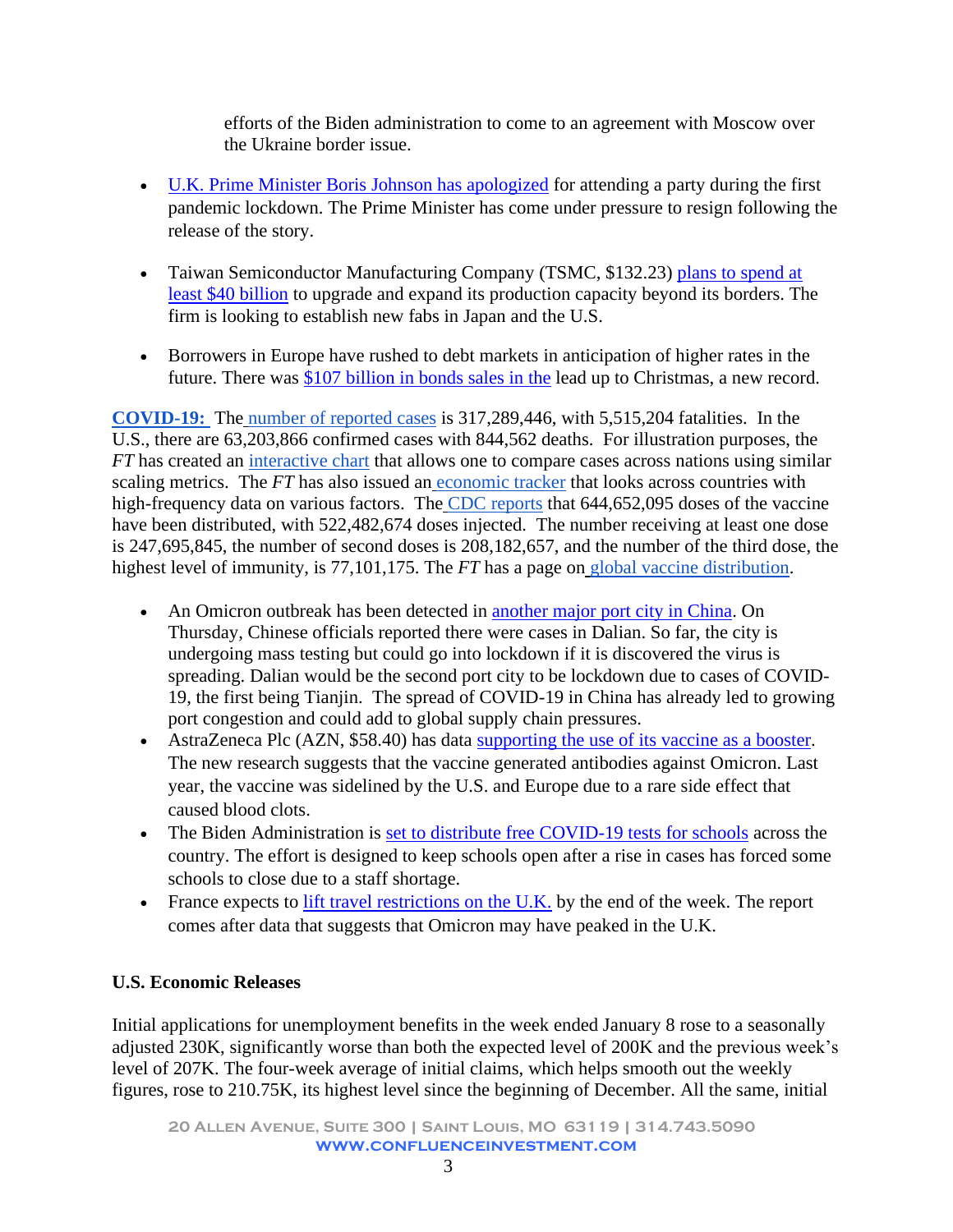jobless claims remain far below the levels seen during most of the coronavirus pandemic, and they are back within range of the levels seen before the crisis. In the most positive aspect of the report, continuing claims in the previous week fell to 1.559M, far better than both the anticipated level of 1.733M and the previous week's level of 1.753M. The chart below shows how initial jobless claims have fluctuated since just before the prior recession.



Separately, the December Producer Price Index (PPI) was up by a seasonally adjusted 0.2% from November. That was much better than the anticipated rise of 0.4%, but that good news was offset by the fact that the November index was revised upward to show a jump of 1.0%. Excluding the volatile food and energy categories, the December "Core PPI" was up 0.5%, matching expectations and much more moderate than the revised rise of 0.9% in the previous month. Compared with December 2020, the overall PPI last month was up 9.7%, while the Core PPI was up 8.3%. The chart below shows the year-over-year change in the PPI and the Core PPI over the last decade.



The table below lists the economic releases and/or Fed events scheduled for the rest of the day.

**20 Allen Avenue, Suite 300 | Saint Louis, MO 63119 | 314.743.5090 www.confluenceinvestment.com**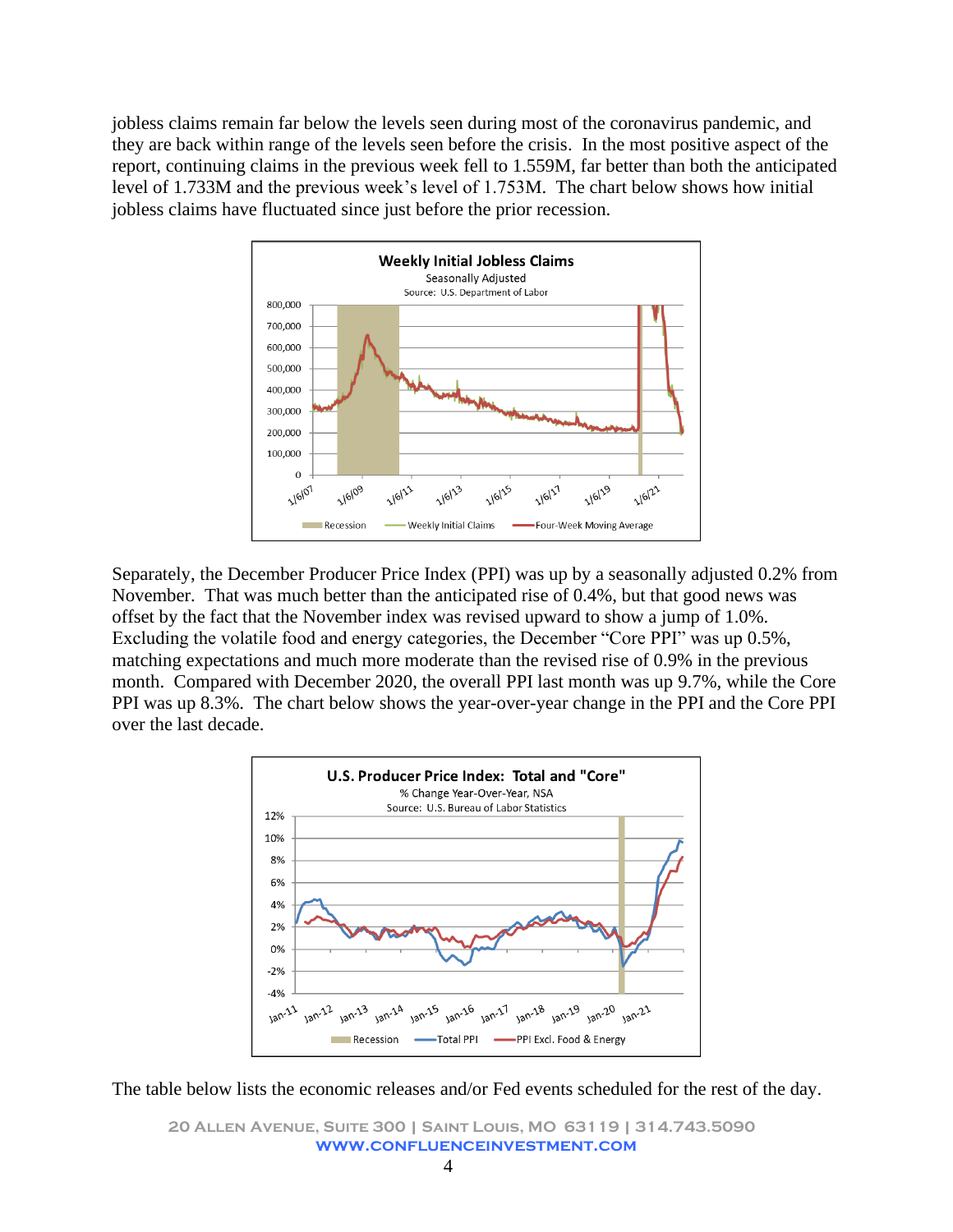| <b>Economic Releases</b>      |                                                               |                                                          |  |  |
|-------------------------------|---------------------------------------------------------------|----------------------------------------------------------|--|--|
| No economic releases today    |                                                               |                                                          |  |  |
| <b>Fed Speakers or Events</b> |                                                               |                                                          |  |  |
|                               | EST Speaker or event                                          | <b>District or position</b>                              |  |  |
|                               | 10:00 Lael Brainard Testifies at Her Confirmation Hearing     | Member of the Board of Governors                         |  |  |
|                               | 12:00 Thomas Barkin Discusses the U.S. Economic Outlook       | <b>President of the Federal Reserve Bank of Richmond</b> |  |  |
|                               | 13:00 Charles Evans Discusses the Economy and Monetary Policy | President of the Federal Reserve Bank of Chicago         |  |  |

### **Foreign Economic News**

We monitor numerous global economic indicators on a continuous basis. The most significant international news that was released overnight is outlined below. Not all releases are equally significant, thus we have created a star rating to convey to our readers the importance of the various indicators. The rating column below is a three-star scale of importance, with one star being the least important and three stars being the most important. We note that these ratings do change over time as economic circumstances change. Additionally, for ease of reading, we have also color-coded the market impact section, which indicates the effect on the foreign market. Red indicates a concerning development, yellow indicates an emerging trend that we are following closely for possible complications, and green indicates neutral conditions. We will add a paragraph below if any development merits further explanation.

|                     | Indicator                   |         |              | Current  | Prior    | Expected | Rating | <b>Market Impact</b>         |
|---------------------|-----------------------------|---------|--------------|----------|----------|----------|--------|------------------------------|
| <b>ASIA-PACIFIC</b> |                             |         |              |          |          |          |        |                              |
| Japan               | Machine Tool Orders         | y/y     | Dec P        | 40.5%    | 64.0%    |          | $**$   | Equity and bond neutral      |
|                     | <b>Bankruptcies</b>         | y/y     | Dec P        | $-9.7%$  | $-10.4%$ |          | $\ast$ | Equity bullish, bond bearish |
|                     | Money Supply M2             | y/y     | Dec          | 3.7%     | 4.0%     | 3.8%     | **     | Equity and bond neutral      |
|                     | Money Supply M3             | y/y     | Dec          | 3.4%     | 3.5%     | 3.5%     | **     | Equity and bond neutral      |
| <b>New Zealand</b>  | <b>Building Permits</b>     | y/y     | Nov          | 0.6%     | $-2.1%$  |          | ***    | Equity bullish, bond bearish |
| South Korea         | <b>Export Price Index</b>   | y/y     | Dec          | 23.5%    | 25.5%    |          | *      | Equity and bond neutral      |
|                     | Import Price Index          | V/V     | Dec          | 29.7%    | 35.5%    | 35.0%    |        | Equity and bond neutral      |
| India               | <b>Trade Balance</b>        | m/m Dec |              | \$21.70b | \$22.91b | \$21.99b |        | Equity and bond neutral      |
|                     | Exports                     | y/y     | Dec          | 38.9%    | 27.2%    |          | ***    | Equity and bond neutral      |
|                     | Imports                     | y/y     | Dec          | 38.6%    | 56.6%    |          |        | Equity and bond neutral      |
| <b>EUROPE</b>       |                             |         |              |          |          |          |        |                              |
| <b>Italy</b>        | Industrial Production WDA   | y/y     | Nov          | 6.3%     | 1.9%     | 3.7%     | $**$   | Equity bullish, bond bearish |
|                     | Industrial Production NSA   | y/y     | Nov          | 6.3%     | $-1.2%$  |          |        | Equity bullish, bond bearish |
| Russia              | Gold and Forex Reserves     |         | $w/w$ 31-Dec | 630.5b   | 630.6b   |          | ***    | Equity and bond neutral      |
| <b>AMERICAS</b>     |                             |         |              |          |          |          |        |                              |
| Brazil              | <b>IBGE Services Volume</b> | y/y     | Nov          | 10.0%    | 7.5%     | 6.7%     |        | Equity bullish, bond bearish |

#### **Financial Markets**

The table below highlights some of the indicators that we follow on a daily basis. Again, the color coding is similar to the foreign news description above. We will add a paragraph below if a certain move merits further explanation.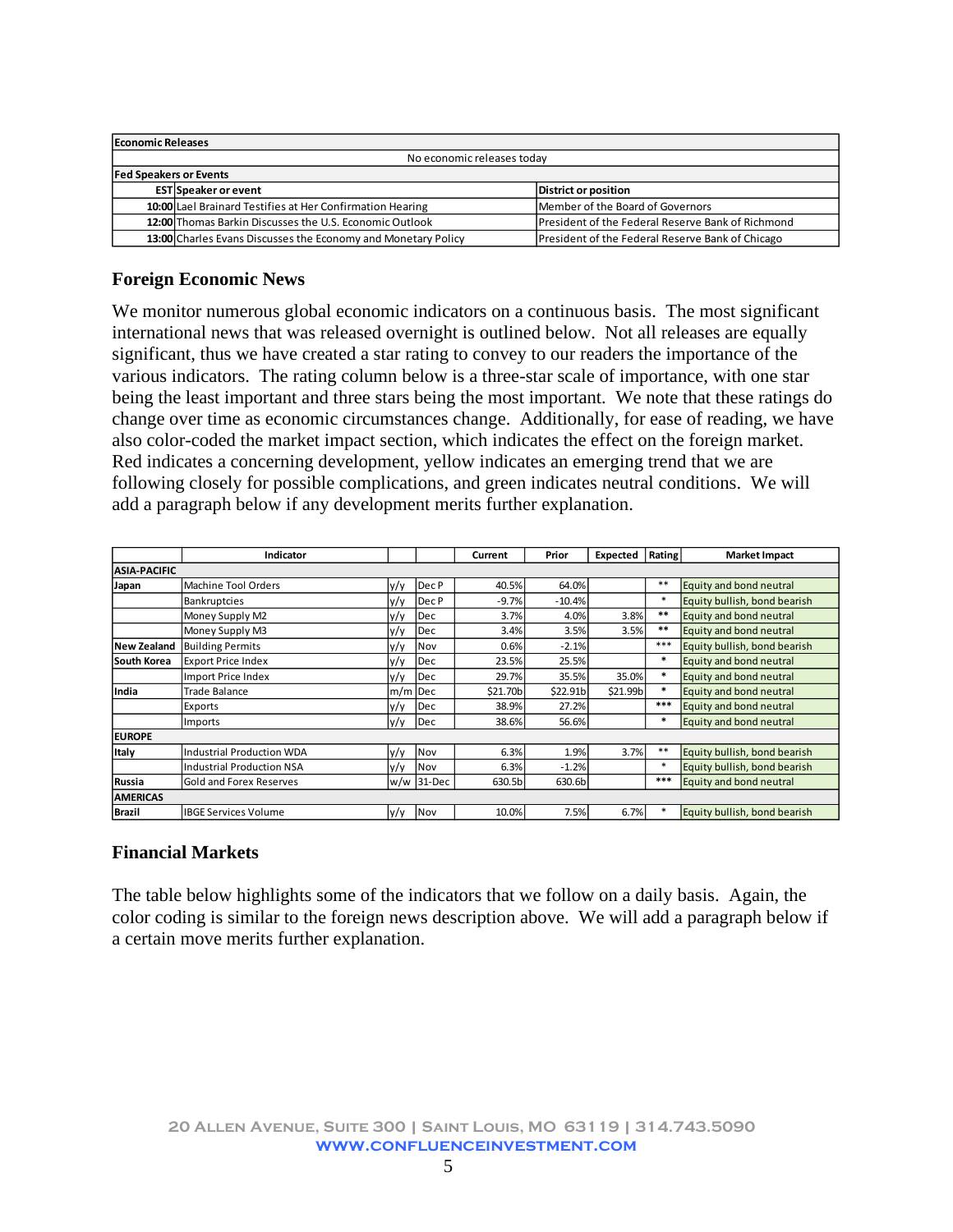| <b>Fixed Income</b>         | Today            | Prior | Change | <b>Trend</b>   |
|-----------------------------|------------------|-------|--------|----------------|
| 3-mo Libor yield (bps)      | 24               | 24    |        | Down           |
| 3-mo T-bill yield (bps)     | 11               | 12    | $-1$   | <b>Neutral</b> |
| TED spread (bps)            | 13               | 12    |        | <b>Neutral</b> |
| U.S. Libor/OIS spread (bps) | 17               | 16    |        | Down           |
| 10-yr T-note (%)            | 1.74             | 1.74  | 0.00   | Down           |
| Euribor/OIS spread (bps)    | $-56$            | $-56$ |        | <b>Neutral</b> |
| EUR/USD 3-mo swap (bps)     | $-2$             | $-1$  | $-1$   | Down           |
| <b>Currencies</b>           | <b>Direction</b> |       |        |                |
| Dollar                      | Down             |       |        | <b>Neutral</b> |
| Euro                        | Up               |       |        | Up             |
| Yen                         | Up               |       |        | <b>Neutral</b> |
| Pound                       | Up               |       |        | <b>Neutral</b> |
| Franc                       | Up               |       |        | <b>Neutral</b> |

#### **Commodity Markets**

The commodity section below shows some of the commodity prices and their change from the prior trading day, with commentary on the cause of the change highlighted in the last column.

|                           | Price         | Prior           | Change            | <b>Explanation</b> |  |  |  |
|---------------------------|---------------|-----------------|-------------------|--------------------|--|--|--|
| <b>Energy Markets</b>     |               |                 |                   |                    |  |  |  |
| <b>Brent</b>              | \$84.47       | \$84.67         | $-0.24%$          |                    |  |  |  |
| WTI                       | \$82.25       | \$82.64         | $-0.47%$          |                    |  |  |  |
| <b>Natural Gas</b>        | \$4.66        | \$4.86          | $-3.99%$          |                    |  |  |  |
| Crack Spread              | \$20.76       | \$20.55         | 1.01%             |                    |  |  |  |
| 12-mo strip crack         | \$21.68       | \$21.81         | $-0.60%$          |                    |  |  |  |
| Ethanol rack              | \$2.27        | \$2.28          | $-0.68%$          |                    |  |  |  |
| Metals                    |               |                 |                   |                    |  |  |  |
| Gold                      | \$1,823.30    | \$1,826.15      | $-0.16%$          |                    |  |  |  |
| Silver                    | \$23.16       | \$23.14         | 0.06%             |                    |  |  |  |
| Copper contract           | \$456.10      | \$457.65        | $-0.34%$          |                    |  |  |  |
| Grains                    |               |                 |                   |                    |  |  |  |
| Corn contract             | \$595.25      | \$599.00        | $-0.63%$          |                    |  |  |  |
| Wheat contract            | \$753.00      | \$757.75        | $-0.63%$          |                    |  |  |  |
| Soybeans contract         | \$1,384.75    | \$1,399.25      | $-1.04%$          |                    |  |  |  |
| Shipping                  |               |                 |                   |                    |  |  |  |
| <b>Baltic Dry Freight</b> | 2,027         | 2,151           | $-124$            |                    |  |  |  |
| DOE inventory report      |               |                 |                   |                    |  |  |  |
|                           | <b>Actual</b> | <b>Expected</b> | <b>Difference</b> |                    |  |  |  |
| Crude (mb)                | $-4.6$        | $-1.7$          | $-2.9$            |                    |  |  |  |
| Gasoline (mb)             | 8.0           | 3.1             | 4.9               |                    |  |  |  |
| Distillates (mb)          | 2.5           | 1.7             | 0.8               |                    |  |  |  |
| Refinery run rates (%)    | $-1.40%$      | $-0.20%$        | $-1.20%$          |                    |  |  |  |
| Natural gas (bcf)         |               | $-31.0$         |                   |                    |  |  |  |

#### **Weather**

The 6-10 day and 8-14-day forecasts currently call for warmer-than-normal temperatures in Texas and the Far West, with cooler-than-normal temperatures in the Midwest and Northeast. The forecasts call for wet conditions in the Northern Great Plains and the Southeast, with dry conditions on the West Coast.

**20 Allen Avenue, Suite 300 | Saint Louis, MO 63119 | 314.743.5090 www.confluenceinvestment.com**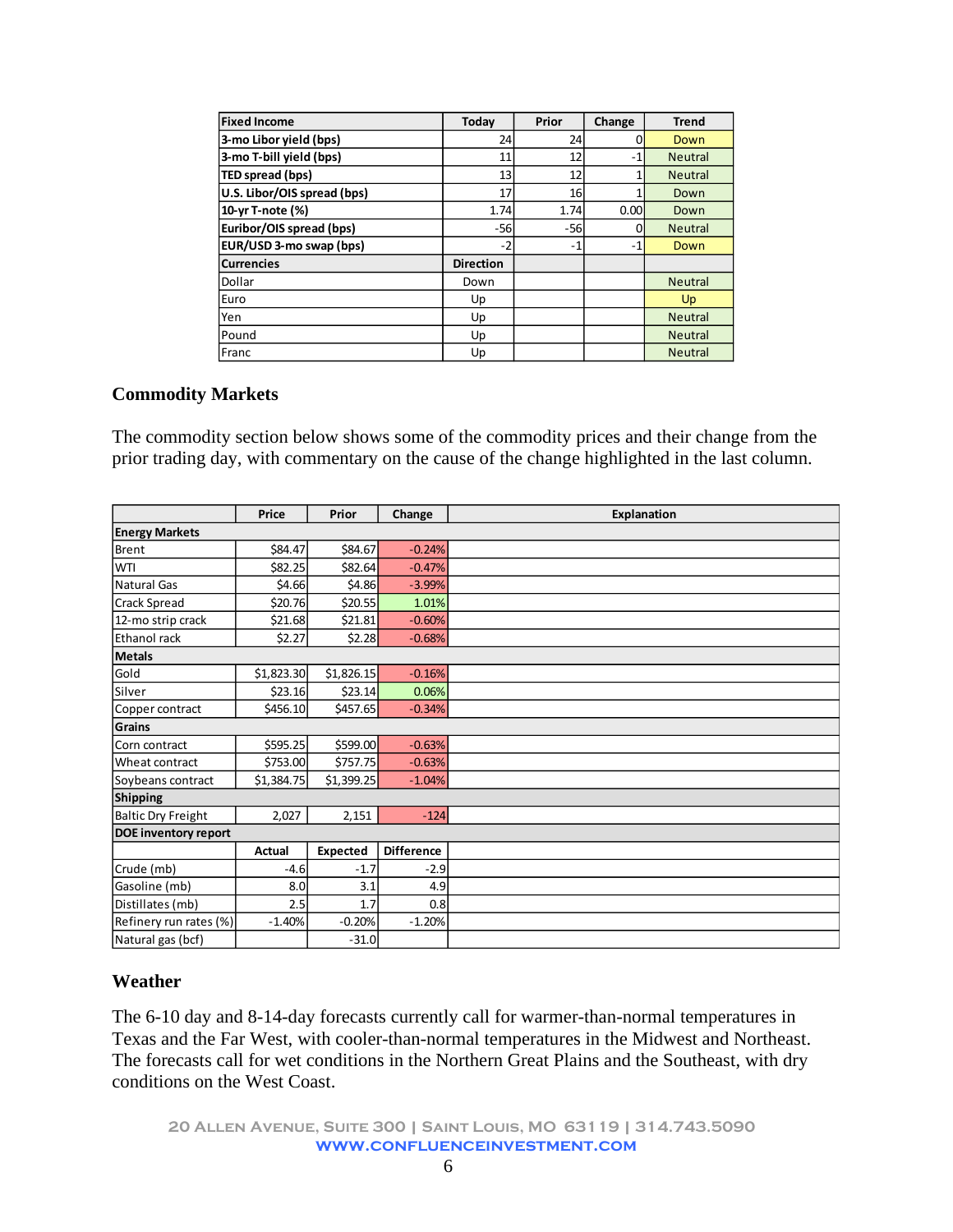### **Data Section**

### **U.S. Equity Markets** – (as of 1/12/2022 close)



(Source: Bloomberg)

These S&P 500 and sector return charts are designed to provide the reader with an easy overview of the year-to-date and prior trading day total return. Sectors are ranked by total return; green indicating positive and red indicating negative return, along with the overall S&P 500 in black. These charts represent the new sectors following the 2018 sector reconfiguration.

**Asset Class Performance** – (as of 1/12/2022 close)



This chart shows the year-to-date returns for various asset classes, updated daily. The asset classes are ranked by total return (including dividends), with green indicating positive and red indicating negative returns from the beginning of the year, as of prior close.

Asset classes are defined as follows: Large Cap (S&P 500 Index), Mid Cap (S&P 400 Index), Small Cap (Russell 2000 Index), Foreign Developed (MSCI EAFE (USD and local currency) Index), Real Estate (FTSE NAREIT Index), Emerging Markets (MSCI Emerging Markets (USD and local currency) Index), Cash (iShares Short Treasury Bond ETF), U.S. Corporate Bond (iShares iBoxx \$ Investment Grade Corporate Bond ETF), U.S. Government Bond (iShares 7-10 Year Treasury Bond ETF), U.S. High Yield (iShares iBoxx \$ High Yield Corporate Bond ETF), Commodities (Bloomberg total return Commodity Index), Value (S&P 500 Value), Growth (S&P 500 Growth).

**20 Allen Avenue, Suite 300 | Saint Louis, MO 63119 | 314.743.5090 www.confluenceinvestment.com**